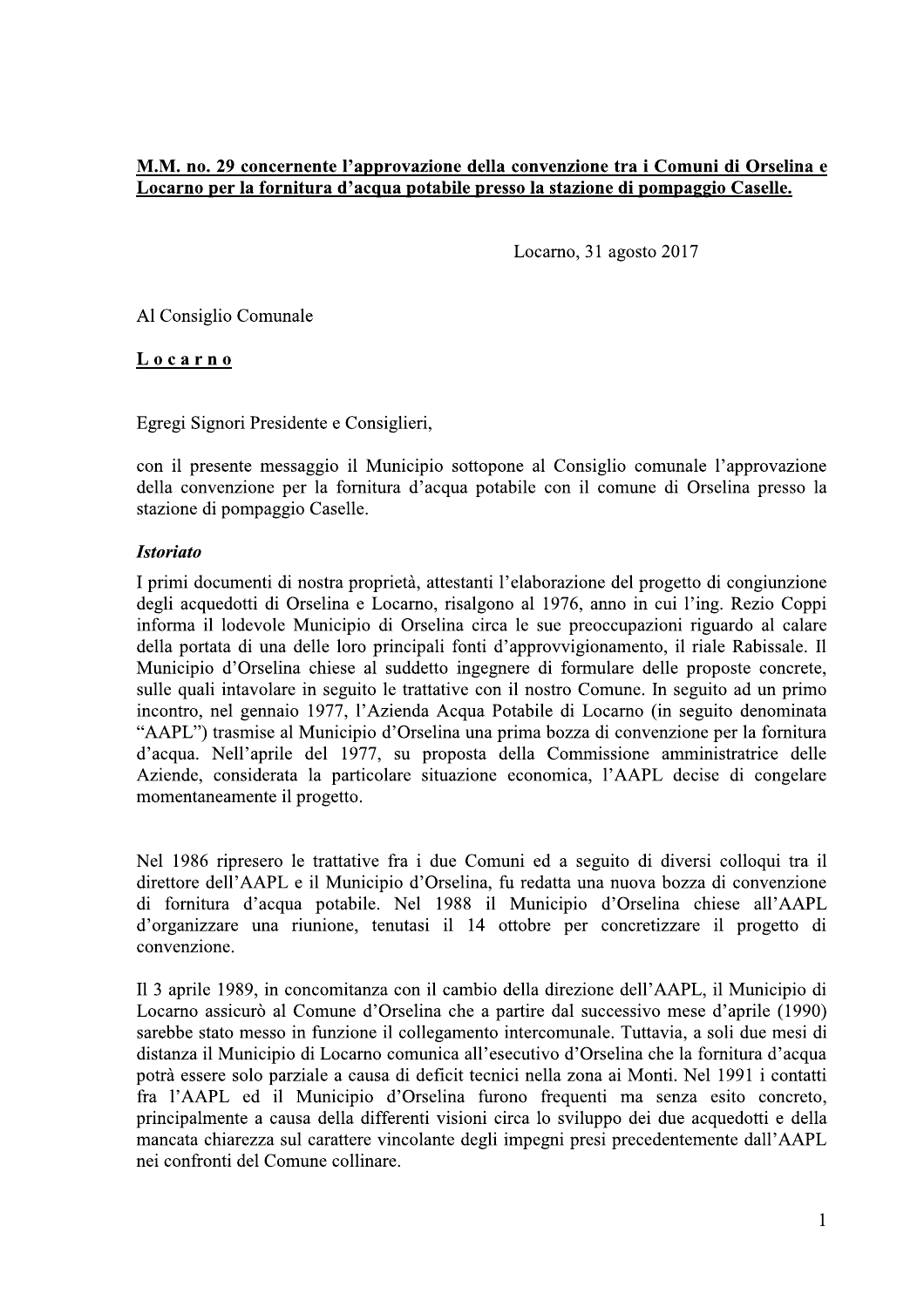Nel maggio del 1993 il Municipio d'Orselina chiese nuovamente un incontro per valutare la situazione attuale e la disponibilità del Comune di Locarno a fornire acqua al proprio quale L'incontro. durante  $i\mathbf{l}$ sono stati discussi temi legati Comune.  $\mathbf{i}$ all'approvvigionamento parziale di Orselina da parte di Locarno, ebbe luogo nel mese di giugno dello stesso anno.

Nel 1994, su richiesta del Municipio d'Orselina, lo studio d'ingegneria Andreotti & Partners mise a disposizione dell'AAPL i dati relativi ai fabbisogni idrici del suo Comune e nel contempo valutò la possibilità della rete di Locarno d'approvvigionare parzialmente Orselina. Nel 1997 lo stesso studio trasmise al Municipio d'Orselina i risultati definitivi relativi alla valutazione fatta su come approvvigionare in futuro il proprio Comune. Sono state esaminate diverse varianti tra le quali, oltre al collegamento con Locarno, un'eventuale connessione con Minusio.

Nel 1998 il Municipio d'Orselina chiese formalmente all'AAPL e rispettivamente al Municipio se fosse disposta a garantire al proprio Comune gli ammanchi previsti dallo studio d'ingegneria per il 2015-2020 (2500 l/min = 3'600 m3/d). Il Municipio di Locarno rispose che non appena l'AAPL avrebbe fornito il relativo rapporto si sarebbe potuto esprimere in merito.

Dal 1998 al 2012 hanno avuto luogo molteplici riunioni fra tecnici e politici, le quali tuttavia non sono sfociate in alcuna decisione in merito alla richiesta del 1998. Nel 2012 l'AAPL ricevette l'incarico d'intavolare le trattative con il Comune di Orselina per valutare la possibilità di convenzionarsi per le fornitura d'acqua potabile. Nel 2013 l'AAPL conferì mandato allo studio IM- Engineering per verificare la possibilità del collegamento idraulico Locarno - Orselina.

Nel 2014 il Municipio d'Orselina chiese di prelevare un quantitativo d'acqua dalla rete di Locarno di 20 m3/h in via Consiglio Mezzano, all'incrocio con via Caselle. Il Municipio di Locarno avvallò, come da rapporto dell'AAPL, la richiesta del Municipio d'Orselina. Nel luglio del 2014 il Municipio di Locarno comunicò all'esecutivo d'Orselina la propria decisione e formulò la seguente proposta d'attuazione:

Il punto di congiunzione è l'attuale "Camera Caselle", la quale attualmente ha lo scopo di ridurre la pressione in rete dell'acqua discendente verso Muralto. Nella camera sarà inserita una pompa di rilancio in direzione di Orselina, quindi il nome del punto di congiunzione cambierà da "Camera Caselle" a "Stazione di pompaggio Caselle" (in seguito denominata "SP Caselle"). Il quantitativo d'acqua fornito sarà di 400 m3/d sull'arco di 20 ore.

Il 7 ottobre 2015 il Municipio d'Orselina chiese al Municipio di Locarno la possibilità di mettere in esercizio la SP Caselle entro l'autunno del 2016 e d'indicare le condizioni economiche di fornitura.

A maggio 2016 con il cambio di direzione dell'AAPL, ha avuto luogo un incontro informale fra il sindaco d'Orselina, il nuovo responsabile e il direttore dell'UTC. A seguito dell'incontro si concordò che sarebbe stato fatto tutto il possibile per mettere in esercizio la SP Caselle entro pasqua 2017. Il termine concordato non era tuttavia vincolante in quanto vi erano diverse variabili, tecniche e giuridiche, da concordare.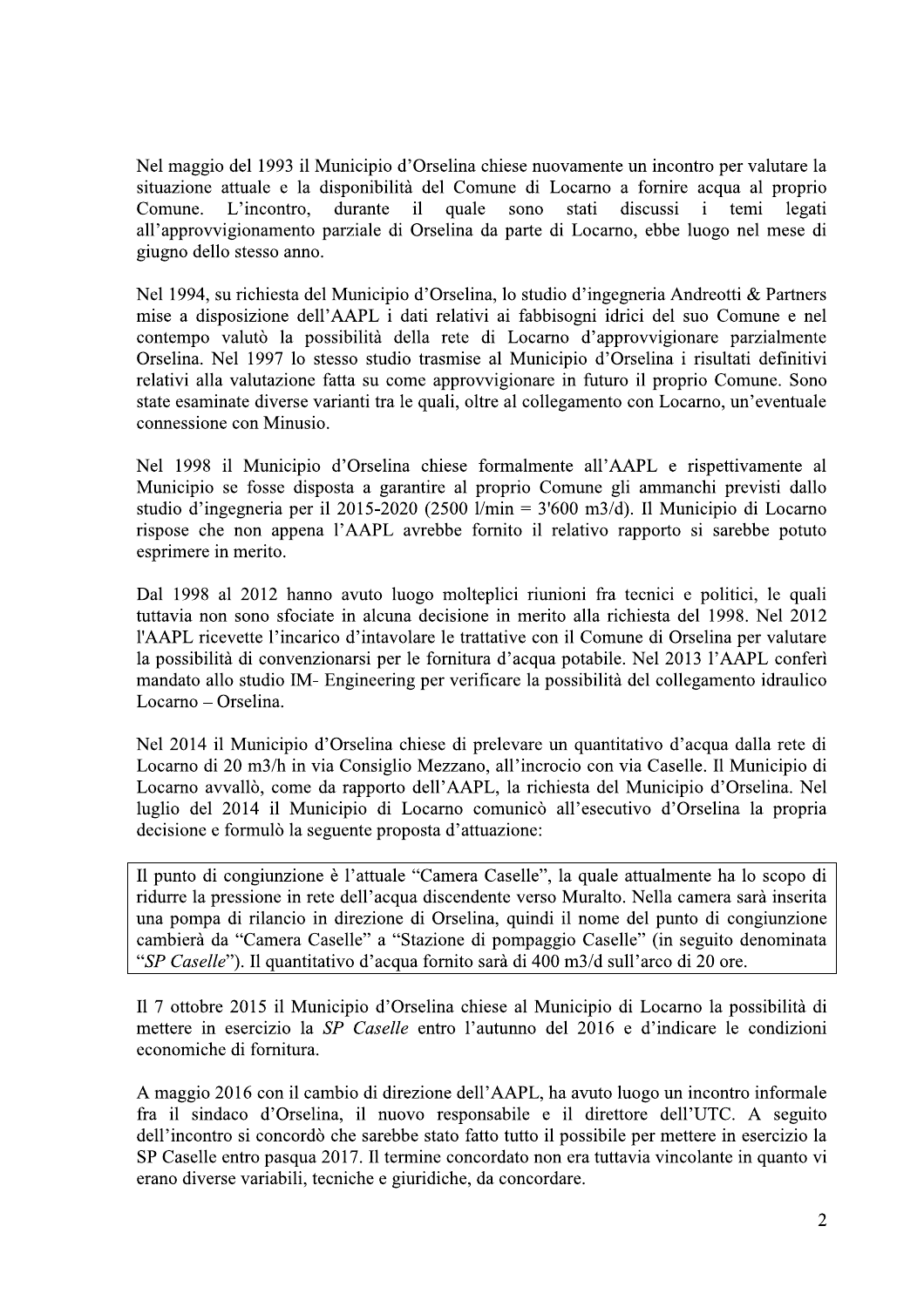Si tenga inoltre conto che in quel momento non si conoscevano ancora le tempistiche dei lavori attualmente in corso in via Vallemaggia, dove la sostituzione della condotta è fondamentale per l'adduzione dell'acqua in collina.

## Situazione attuale

Le intense trattative di questi ultimi mesi hanno permesso di giungere in luglio all'approvazione del testo della nuova convenzione, da parte di ambedue gli esecutivi. Da qui la pubblicazione del presente messaggio.

Dal profilo tecnico, si è da poco conclusa la posa della condotta in via Vallemaggia, mentre sono appena iniziati i lavori d'implementazione della stazione di pompaggio, sulla base dell'art.14 della convenzione. È stato deciso d'inserire questa postilla per permettere d'addurre acqua alla rete d'Orselina già nel corso dell'autunno 2017, in modo da consentire alla loro Azienda d'effettuare gli importanti lavori di risanamento previsti per l'inverno 2017. Infine, ma non per importanza, si ritiene che tale agire favorisca l'inizio di una proficua collaborazione.

## **Testo convenzionale**

Sulla base delle convenzioni, recentemente rinnovate, con i Comuni di Losone e Muralto, è stato stilato il testo di convenzione, il quale è già stato sottoposto per analisi preliminare al Dipartimento del Territorio (SPAAS, Sezione Protezione Aria Acqua e Suolo) ed alla Sezione Enti Locali. Di seguito vengono commentati i punti principali dell'accordo:

- Art.2: l'entrata in vigore retroattiva al 1<sup>°</sup>agosto 2017, ci permette di anticipare l'inizio dei lavori di modifica della Camera Caselle, come indicato al punto precedente. La durata di 20 anni è ripresa per analogia da quanto stabilito per le convenzioni summenzionate:
- Art.4: In base alle verifiche dello studio IM- Engineering, è stato stabilito che in condizioni normali è possibile fornire al Comune d'Orselina 20 m3/h d'acqua per 20 h/d. Nel testo di convenzione per la fornitura d'acqua potabile sono quindi state inserite delle condizioni atte a definire le situazioni anomale, nelle quali si può derogare da tale impegno (es.: siccità, problemi tecnici, manutenzione,  $ecc...);$
- Art.7: Viene stabilito che i costi d'investimento sono a carico del Comune d'Orselina. mentre i costi di manutenzione e di gestione rimangono a carico del Comune di Locarno:
- Art.9: il costo unitario dell'acqua in uscita dalla pompa è fissato in una forchetta di 0.70 - 1.10 Fr./m3. La tariffa sarà stabilità annualmente tramite accordo tra i Municipi. Inizialmente si prevede d'iniziare con la tariffa minima e dopo 1 anno d'esercizio si valuterà la situazione. Il Comune d'Orselina verserà inoltre al Comune di Locarno, quale tassa d'abbonamento 2'500.00 Fr/anno. Il calcolo tiene appunto conto dei costi citati all'art.7 e della tariffa normalmente applicata ai nostri abbonati (vedi prossimo punto).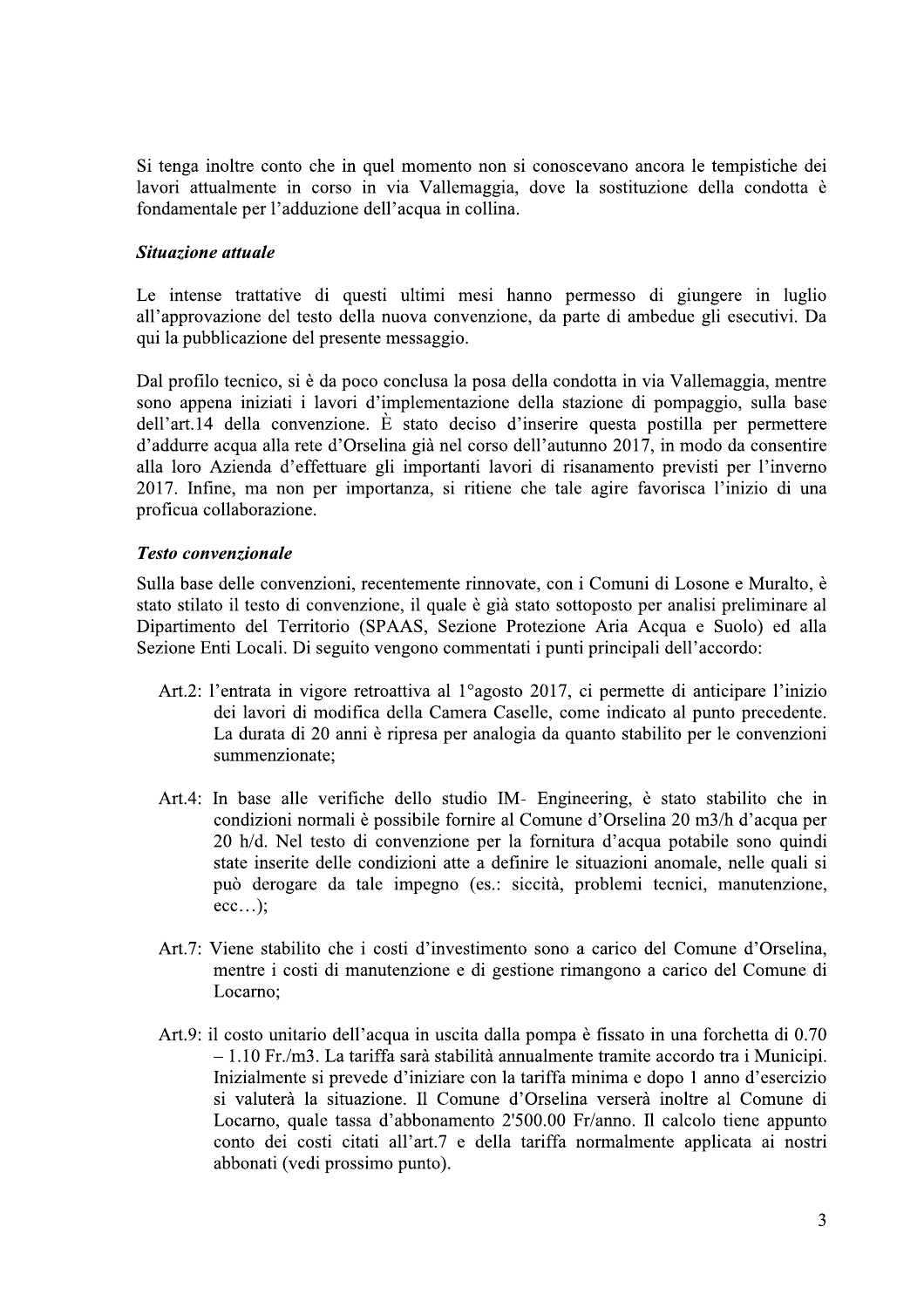## Costi

Come accennato nel precedente capitolo, i costi d'investimento per la trasformazione della Camera Caselle in SP Caselle saranno interamente a carico d'Orselina, tranne per la parte concernente l'impianto di telegestione che, sarà appannaggio dell'AAPL, vista la sua integrazione nella nostra rete.

La gestione e la sorveglianza della SP Caselle sarà di competenza dell'AAP di Locarno, così come i costi di manutenzione ordinaria (piccoli pezzi, revisioni, ecc.) ed esercizio (energia elettrica) legati all'impianto di rilancio.

Il prezzo unitario dell'acqua, considerata la differenza di quota fra il punto di prelievo (pozzi Morettina 194 m.s.l.m) e quello di fornitura (SP Caselle 386 m.s.l.m), deve forzatamente essere maggiore di quello concesso agli utenti della Città di Locarno e dei comuni convenzionati (60 cts./m3). La tariffa per gli utenti è infatti decisamente conveniente poiché circa il 70% dell'acqua viene fornita nella zona bassa della città, dove le spese dei pompaggio sono ridotte. Solo i costi dell'energia elettrica connessi al pompaggio dell'acqua in uscita alla SP Caselle sono stimati a 32.50 cts/m3, ai quali devono essere aggiunti i costi legati agli impianti dell'acquedotto (stazioni, serbatoi, condotte, ecc..): manutenzione, ammortamento, sorveglianza, gestione, rischio, ecc.. Si propone quindi di fissare come base tariffale all'entrata della pompa di rilancio una forchetta che va 70 cts./m3 a 1.10 Fr/m3.

I costi d'investimento a carico dell'Azienda di Locarno, stimati a circa franchi 70'000.-, saranno addebitati al conto dell'Azienda acqua potabile 314.51 "Manutenzione impianti acquedotto", che attualmente presenta una disponibilità di franchi 656'000.-.

Beninteso tale investimento potrà essere solo parzialmente riutilizzato dall'Azienda nel caso in cui, ipotesi remota, la convenzione con il Comune di Orselina non venisse approvata dai rispettivi Consigli Comunali.

## Conclusioni

Con la nuova convenzione, oltre ad incrementare il quantitativo d'acqua fornito e quindi ad aumentare la cifra d'affari e la dimensione della nostra Azienda, si va anche ad accrescerne l'importanza, divenendo di fatto un partner fondamentale per il Comune di Orselina.

Viene inoltre scritta la prima pagina di una nuova collaborazione, preludio ad ulteriori sinergie, nell'ottica della creazione di un acquedotto regionale. Siamo infatti fermamente convinti che, alla stregua delle realtà a noi vicine (Bellinzona, Lugano, ecc..), in futuro sarebbe auspicabile che anche il Locarnese possa vantare un acquedotto regionale, il tutto a favore della sicurezza dell'approvvigionamento, della qualità del servizio offerto e dell'impiego razionale delle risorse finanziarie.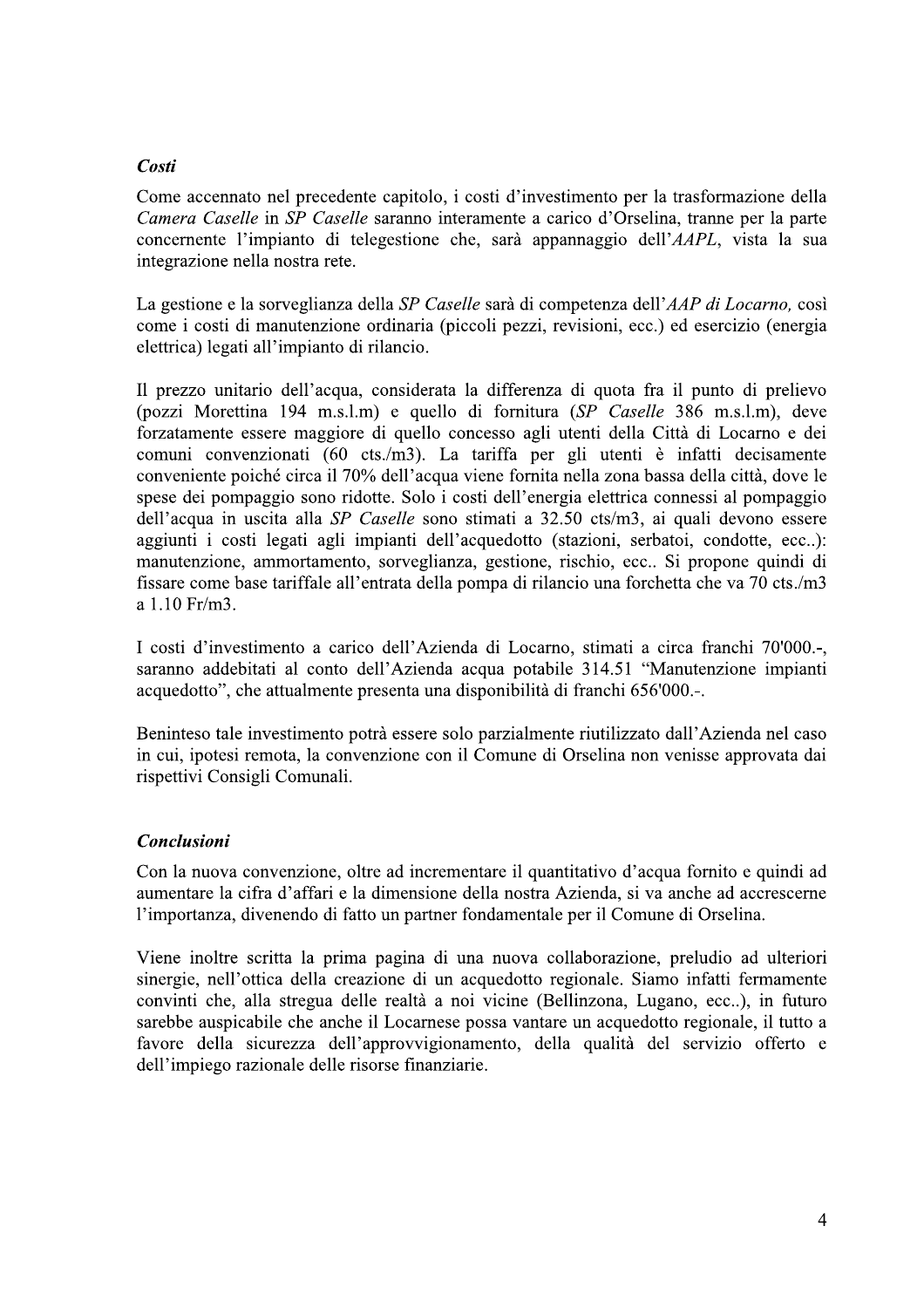In conclusione il Municipio, convinto della bontà della scelta e della necessità di procedere in questa direzione, vi invita a risolvere:

È approvata la convenzione tra i Comuni di Orselina e di Locarno per il servizio di fornitura dell'acqua potabile presso la Stazione di Pompaggio Caselle.

Con la massima stima.

Il Sindaco:

Per il Municipio Il Segretario:

ing. Alain Scherrer

avv. Marco Gerosa

Allegato: progetto di convenzione fornitura acqua potabile Orselina.

Questo messaggio municipale è trasmesso per esame e preavviso alla Commissione della legislazione.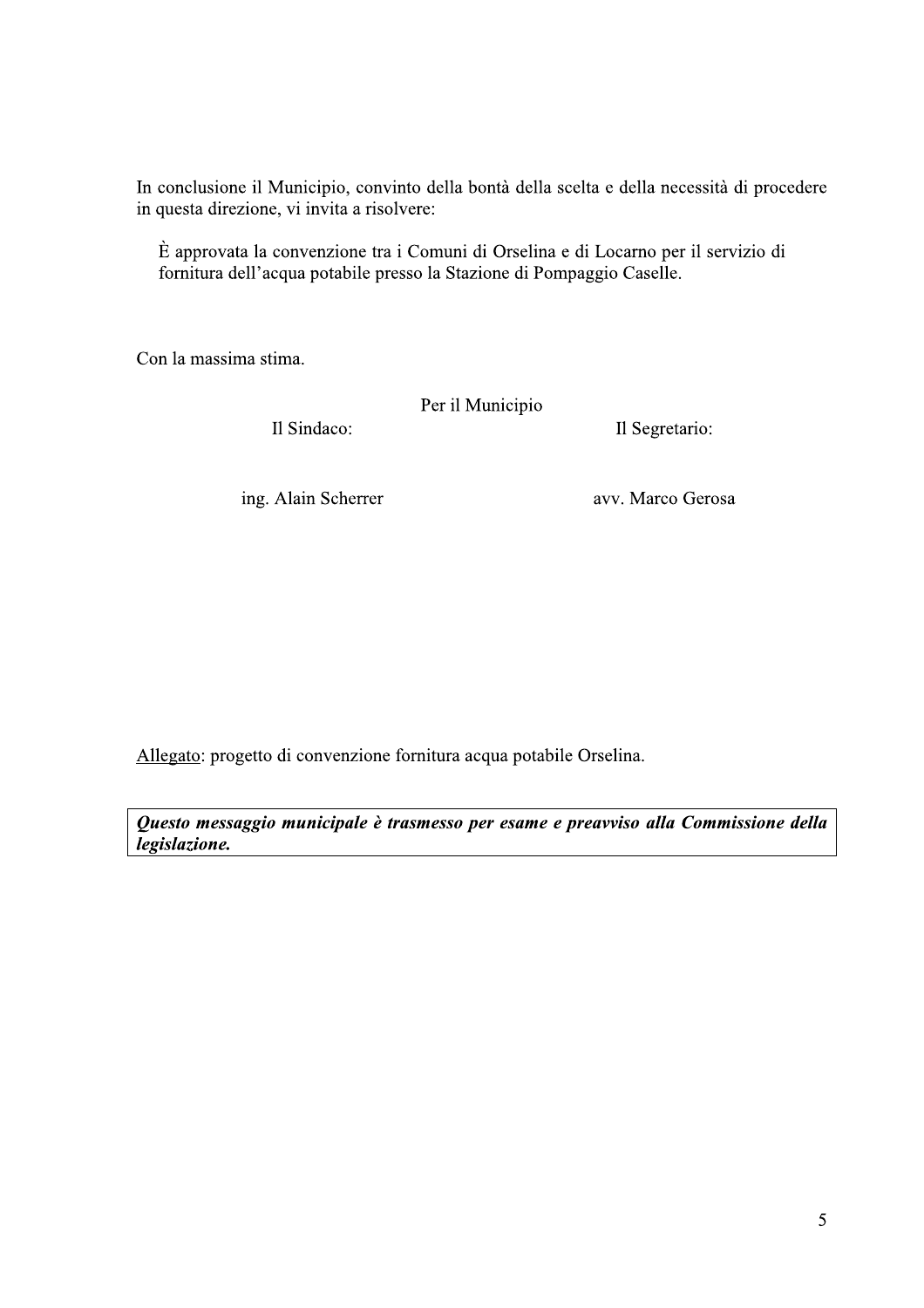# **CONVENZIONE PER LA FORNITURA DI ACQUA POTABILE** PRESSO LA STAZIONE DI POMPAGGIO CASELLE AL **COMUNE DI ORSELINA**

(versione 12.07.2017)

considerata la richiesta del Municipio di Orselina del 7 ottobre 2015, di poter addurre acqua al proprio acquedotto prelevandola dalla rete dell'Azienda municipalizzata dell'acqua potabile di Locarno;

considerato che i Comuni devono assicurare un adeguato e parsimonioso servizio di approvvigionamento e di distribuzione d'acqua, segnatamente d'acqua potabile;

richiamate le norme della Legge cantonale sulla municipalizzazione dei servizi pubblici (LMSP) e della legge sull'approvigionamento idrico (LApprI);

 $i1$ 

Comune di Orselina, rappresentato dal suo Municipio

e il

Comune di Locarno, rappresentato dal suo Municipio

convengono quanto segue: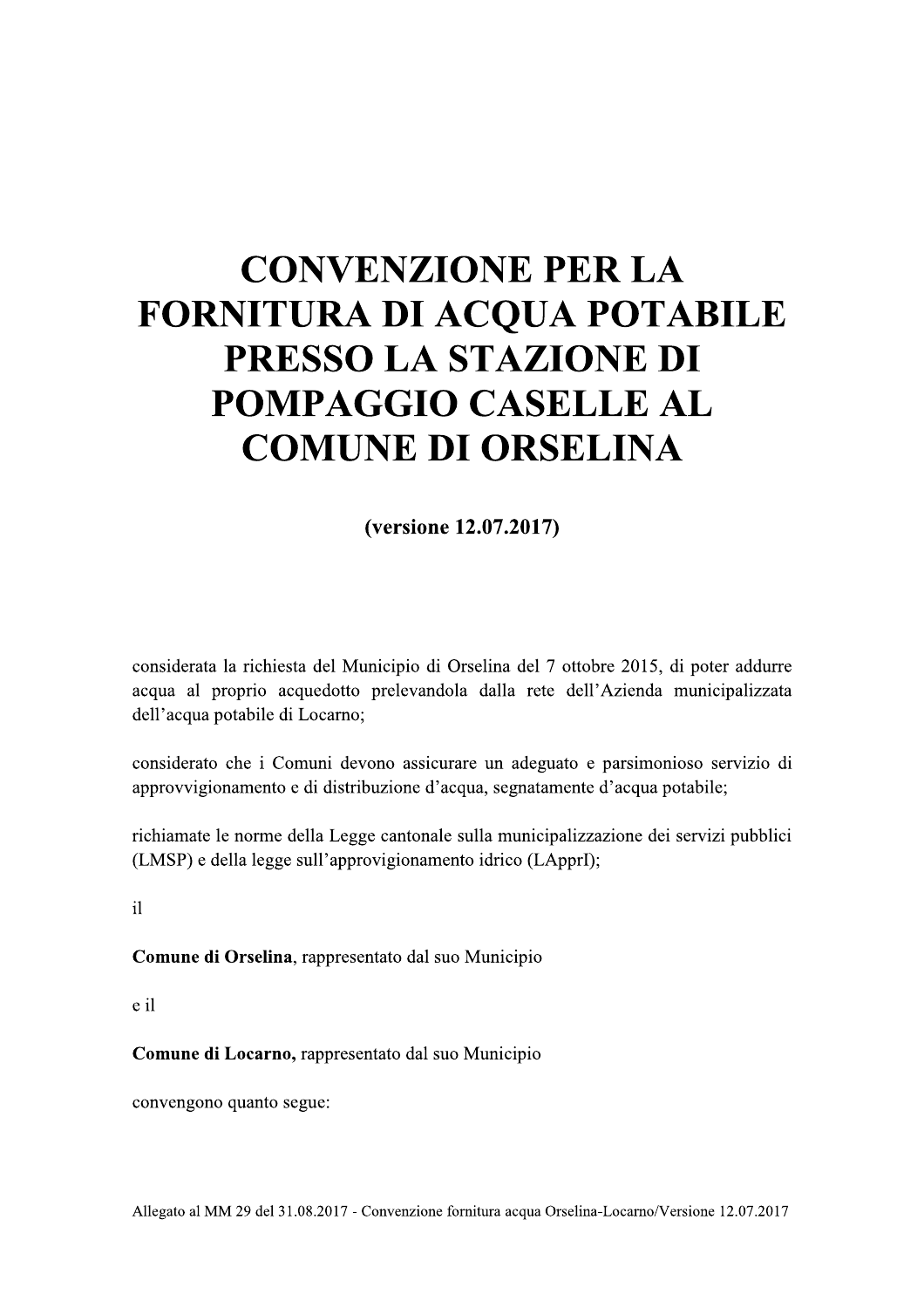#### Art. 1 Oggetto della convenzione

Sulla base della presente convenzione il Comune di Orselina, rispettivamente la sua Azienda municipalizzata dell'acqua potabile nella misura in cui ne è abilitata o le compete (in seguito denominata "ACAP Orselina") e il Comune di Locarno, rispettivamente la sua Azienda municipalizzata dell'acqua potabile nella misura in cui ne è abilitata o le compete, (in seguito denominata "ACAP Locarno") istituiscono le basi tecniche e finanziarie, legate al servizio di fornitura d'acqua potabile da parte del Comune di Locarno al Comune di Orselina nel punto d'interscambio delle due reti, sito all'incrocio fra via Consiglio Mezzano e via Caselle in territorio di Orselina (Stazione di pompaggio Caselle in seguito denominato "SP Caselle").

- Art. 2 Entrata in vigore e durata della convenzione La presente convenzione entra in vigore il  $1^{\circ}$  agosto 2017 e ha una durata di 20 anni. Resta riservato il diritto del Comune di Orselina di chiedere, con un preavviso di almeno due anni, l'interruzione della fornitura a partire dal 1º gennaio 2024.
- Art.  $3$ Qualità dell'acqua fornita L'acqua erogata deve essere conforme alle disposizioni legali vigenti in materia di acqua potabile e derrate alimentari.

#### Art. 4 Quantitativo d'acqua fornito

Il Comune di *Locarno* s'impegna, nel limite delle sue possibilità, a fornire al Comune di *Orselina* un quantitativo massimo di 20 m<sup>3</sup>/h per 20 h/giorno d'acqua potabile. La quantità d'acqua fornita può essere ridotta o persino azzerata in funzione: della situazione idrica, della manutenzione degli impianti del Comune di *Locarno*, di problemi agli impianti del Comune di *Locarno*, di problemi di potabilità o d'altri problemi. La diminuzione o l'azzeramento del quantitativo d'acqua fornito per i motivi di cui sopra, non da diritto al Comune di Orselina a nessun tipo di risarcimento.

#### Art. 5 Responsabilità

La responsabilità del Comune di *Locarno* è retta dalle norme della Legge cantonale sulla responsabilità degli enti pubblici e degli agenti pubblici del 24 ottobre 1988 e successive modifiche.

Il Comune di Orselina è responsabile di eventuali danni causati alle infrastrutture del Comune di *Locarno* durante l'esecuzione di lavori e l'esercizio sulla propria rete.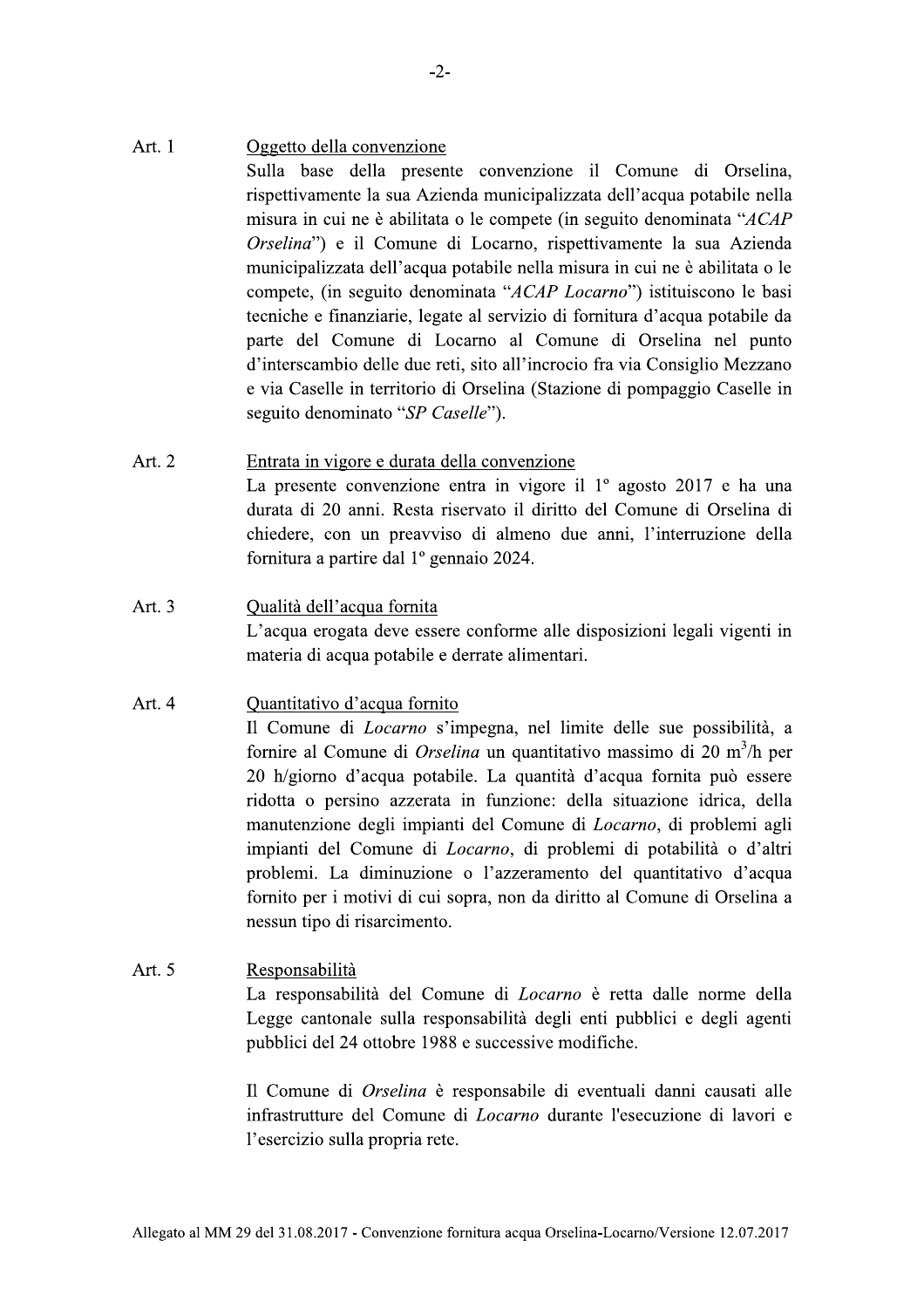Il Comune di *Locarno* non è da ritenersi responsabile per alcun danno. <sup>-3-</sup><br><sup>-3-</sup><br>Il Comune di *Locarno* non è da ritenersi<br>disagio o altro problema all'acquedott<br>cagionato dall'impianto di rilancio o da a<br>alla *SP Caselle*, nella misura in cui ciò<br>mancanze dell'acquedotto del Comune di<br>dell disagio o altro problema all'acquedotto del Comune di *Orselina*. cagionato dall'impianto di rilancio o da altre parti ad esso connesse, siti alla *SP Caselle*, nella misura in cui ciò è provocato da disfunzioni o mancanze dell'acquedotto del Comune di Orselina o da atti o omissioni dello stesso.

#### Art. 6 Approvvigionamento in situazione d'emergenza

Il Comune di *Locarno* si riserva il diritto, in caso d'emergenza, disagio o altro problema all'acquedotto<br>cagionato dall'impianto di rilancio o da altr<br>alla *SP Caselle*, nella misura in cui ciò è<br>mancanze dell'acquedotto del Comune di C<br>dello stesso.<br>Approvvigionamento in situazione d'e d'interrompere la fornitura d'acqua potabile al Comune di *Orselina*. Nell'eventualità che il Comune di *Orselina* sia confrontata con una situazione d'emergenza, il Comune d mancanze dell'acquedotto del Comune di Orselina o da atti o omissioni dello stesso.<br>
Approvvigionamento in situazione d'emergenza<br>
Il Comune di *Locarno* si riserva il diritto, in caso d'emergenza,<br>
d'interrompere la forni sue possibilità, ad attuare i provvedimenti necessari in questo senso e d'intesa con il Comune di Orselina.

Restano riservate eventuali decisioni delle competenti istanze federali e cantonali.

#### Art. 7 Investimento e manutenzione impianto

I costi d'investimento legati all'impianto di rilancio dell'acqua verso Orselina sono presi a carico dal Comune di *Orselina*, metre l'assunzione degli oneri per eventuali risanamenti, sarà oggetto di specifiche trattative.

Il Comune di *Locarno* provvede all'esecuzione dell'investimento ed alla Investimento e manutenzione impianto<br>
I costi d'investimento legati all'impiant<br>
Orselina sono presi a carico dal Comune<br>
degli oneri per eventuali risanamenti<br>
trattative.<br>
Il Comune di *Locarno* provvede all'esecu<br>
manut manutenzione e gestione dell'intero impianto sito alla SP Caselle. conformemente alle prescrizioni e alle direttive emanate dalla Società svizzera dell'industria del gas, delle acque e sulla base delle norme della legislazione federale e cantonale in materia.

Al Comune di *Orselina* non è concesso accedere e/o apportare alcuna modifica all'impianto sito alla SP Caselle.

Art. 8 Gestione e funzionamento La gestione della SP Caselle è unicamente di competenza del Comune di legislazione federale e cantonale in materia.<br>
Al Comune di *Orselina* non è concesso accedere e/o apportare alcuna<br>
modifica all'impianto sito alla *SP Caselle*.<br>
Art. 8 Gestione e funzionamento<br>
La gestione della *SP Ca* gestito da Locarno come parte integrante del suo acquedotto: i dati emessi dalla stazione saranno quindi trasmessi alla centrale di Locarno.

Ouando l'acquedotto del Comune di *Orselina* necessiterà d'acqua. trasmetterà un segnale di richiesta alla centrale di Locarno. -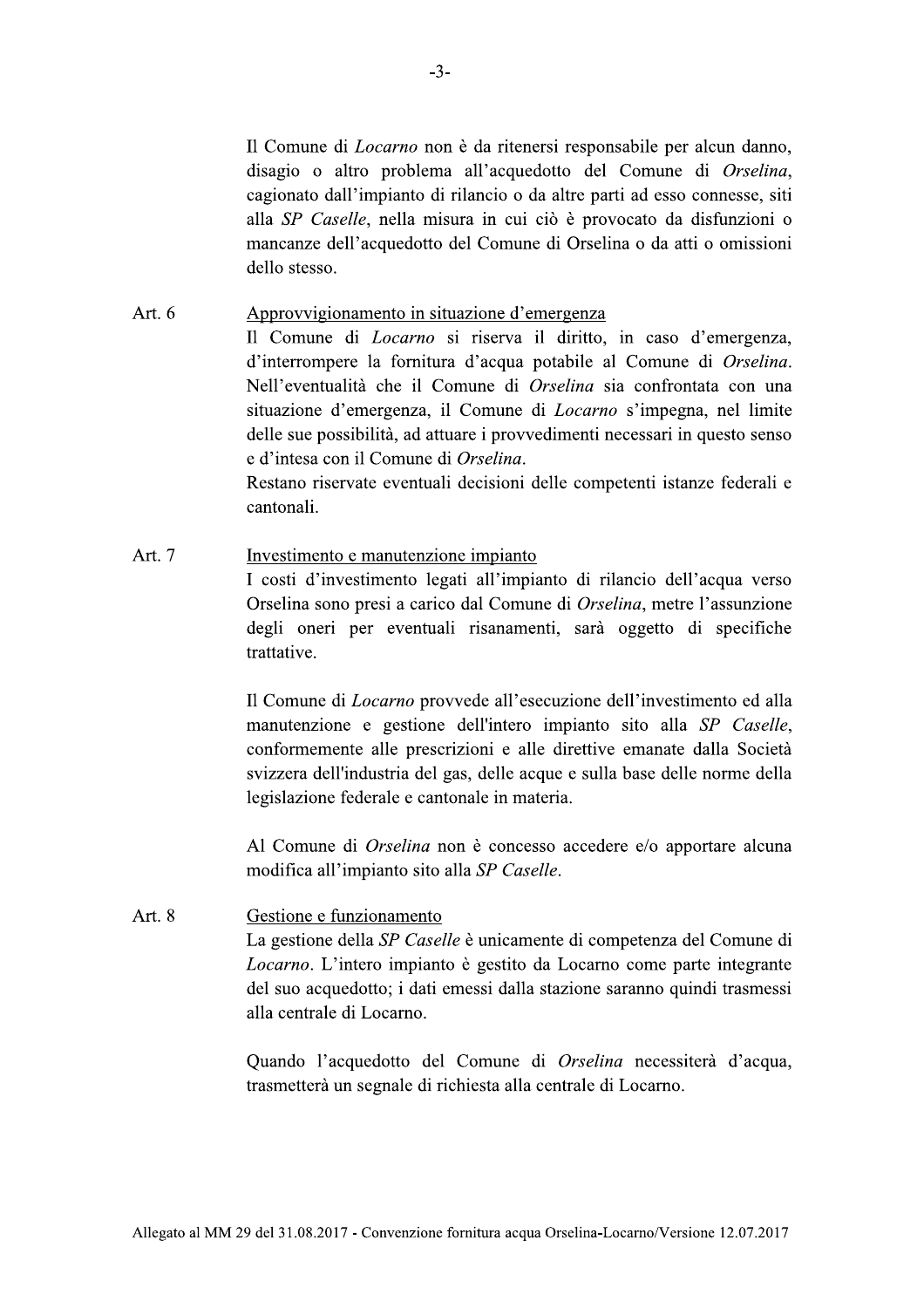#### Art. 9 Tariffe

Nei contronti del Comune di *Orselina* il Comune di *Locarno* offre delle <sup>-4</sup>-<br>
<u>Fe</u><br>
confronti del Comune di *Orselina* il Comune di *L*<br>
izioni particolari che, vista la peculiarità<br>
atamente per i diversi pompaggi necessari al rag<br>
a del punto di consegna dell'acqua presso la *SP*<br> *m*), es condizioni particolari che, vista la peculiarita della situazione, segnatamente per i diversi pompaggi necessari al raggiungimento della quota del punto di consegna dell'acqua presso la SP Caselle (ca. 386) *m.s.l.m)*, esulano dalle disposizioni regolamentarie e tariffarie valevoli per gli utenti dei Comuni convenzionati. L'acqua è infatti fornita al Comune di *Orselina* a partire dalla falda presso i pozzi di captazione t. 9<br>
Tariffe<br>
Nei confronti del Comune di *Orselin*<br>
condizioni particolari che, vista<br>
segnatamente per i diversi pompaggi<br>
quota del punto di consegna dell'ac<br> *m.s.l.m*), esulano dalle disposizioni<br>
per gli utenti dei della Morettina, ca. a quota 194 m.s.l.m.

Considerato quanto sopra il prezzo unitario dell'acqua all'uscita della pompa sita alla *SP Caselle* e fissato in una forchetta fra  $0.70$  e  $1.10$  $Fr/m<sup>3</sup>$ ; tra questi minimi e massimi la tariffa è stabilita tramite accordo tra 1 Municipi. della Morettina, ca. a quota 194 m.s.l.m.<br>
Considerato quanto sopra il prezzo uni<br>
pompa sita alla *SP Caselle* è fissato in<br>
Fr/m<sup>3</sup>; tra questi minimi e massimi la ta<br>
tra i Municipi.<br>
Il Comune di *Orselina* verserà og

Il Comune di *Orselina* versera ogni anno al Comune di *Locarno* la somma di Fr. 2500.00 quale tassa d'abbonamento per partecipazione a spese di sorveglianza ed esercizio.

Il prezzo unitario dell'acqua fornita e la tassa d'abbonamento annua sono suscettibili a variazioni in funzione:

- $\bullet$  dell'indice dei prezzi al consumo da aggiornare ogni 5 anni;
- dell'adeguamento del prezzo dell'energia elettrica per il pompaggio, da aggiornare unicamente in caso di variazioni superiori al 5% rispetto al prezzo attuale.

Il prezzo unitario dell'acqua fornita è così costituito:

- $\bullet$  50 % manutenzione rete e gestione impianti. Assoggettato a variazioni di prezzo unicamente in funzione dell'indice dei prezzi al consumo, da aggiornare ogni 5 anni;
- 50 % energia elettrica dei vari impianti di pompaggio. Assoggettato a variazioni di prezzo unicamente in funzione della fluttuazione del costo dell'energia elettrica, da aggiornare solo in caso di cambiamenti superiori al 5% rispetto al prezzo attuale.

La tassa d'abbonamento è assoggettata a variazioni di prezzo unicamente in funzione dell'indice dei prezzi al consumo, da aggiornare ogni 5 anni.

Gli adeguamenti tariffali ( modifica dei parametri in vigore) potranno aver luogo unicamente previo adeguato consenso come a relative disposizioni di legge.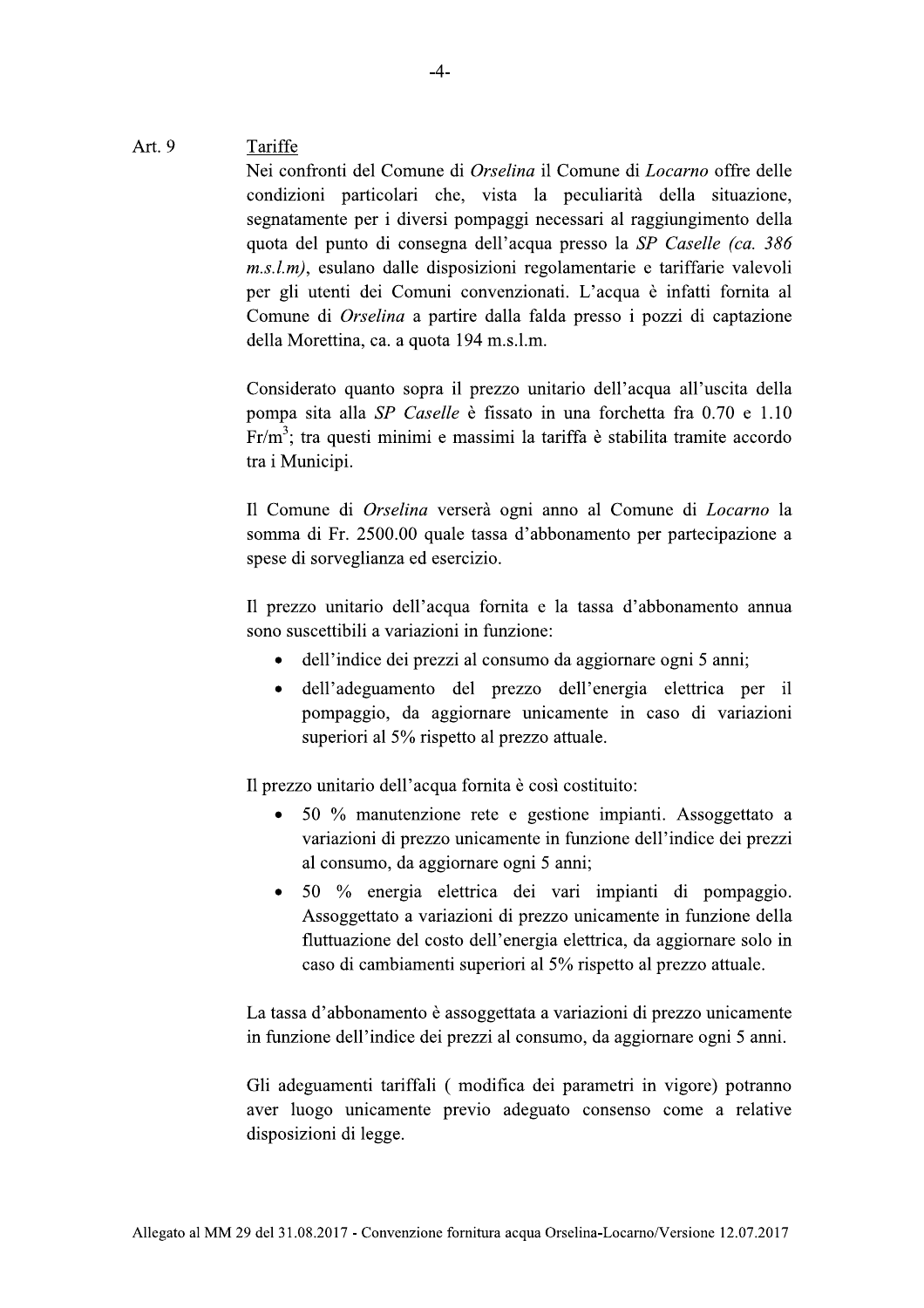## Art  $10$ Impianti dell'acquedotto riscattabili Alla scadenza della presente convenzione e se la stessa non viene rinnovata o nel caso che la convenzione venga disdetta anticipatamente, il Comune di *Locarno* provvede dietro equo compenso allo smontaggio e alla consegna al Comune di Orselina delle componenti di sua proprietà contenute nella SP Caselle.

### Art. 11 Divergenze Nel caso di contestazioni tra Comune di Orselina e Comune di Locarno vengono seguite le procedure previste al riguardo dalla Legge sulla municipalizzazione dei servizi pubblici.

Art. 12 Adeguamenti della presente convenzione In caso di circostanze particolari, quali processi aggregativi o di fusione a livello di Comuni, la presente convenzione deve essere rivista, aggiornata e completata alla luce della nuova situazione.

## Art. 13 Modifiche legislative In caso di modifica della legislazione applicabile, la presente convenzione è adeguata alle nuove disposizioni entro il termine di due anni.

#### Art. 14 Disposizione finale

La presente convenzione viene sottoposta all'adozione dei legislativi comunali di Orselina e di Locarno e all'approvazione del Consiglio di Stato.

Ogni adattamento o modifica di questa convenzione necessita pure la forma scritta e l'approvazione dei rispettivi organi legislativi.

Quale accordo preliminare, i due Municipi dei Comuni parte alla presente Convenzione, abilitati secondo rispettive deleghe di competenza, convengono che, dal momento della loro sottoscrizione della presente Convenzione, si impegnano ad eseguire subito i lavori previsti presso la SP Caselle.